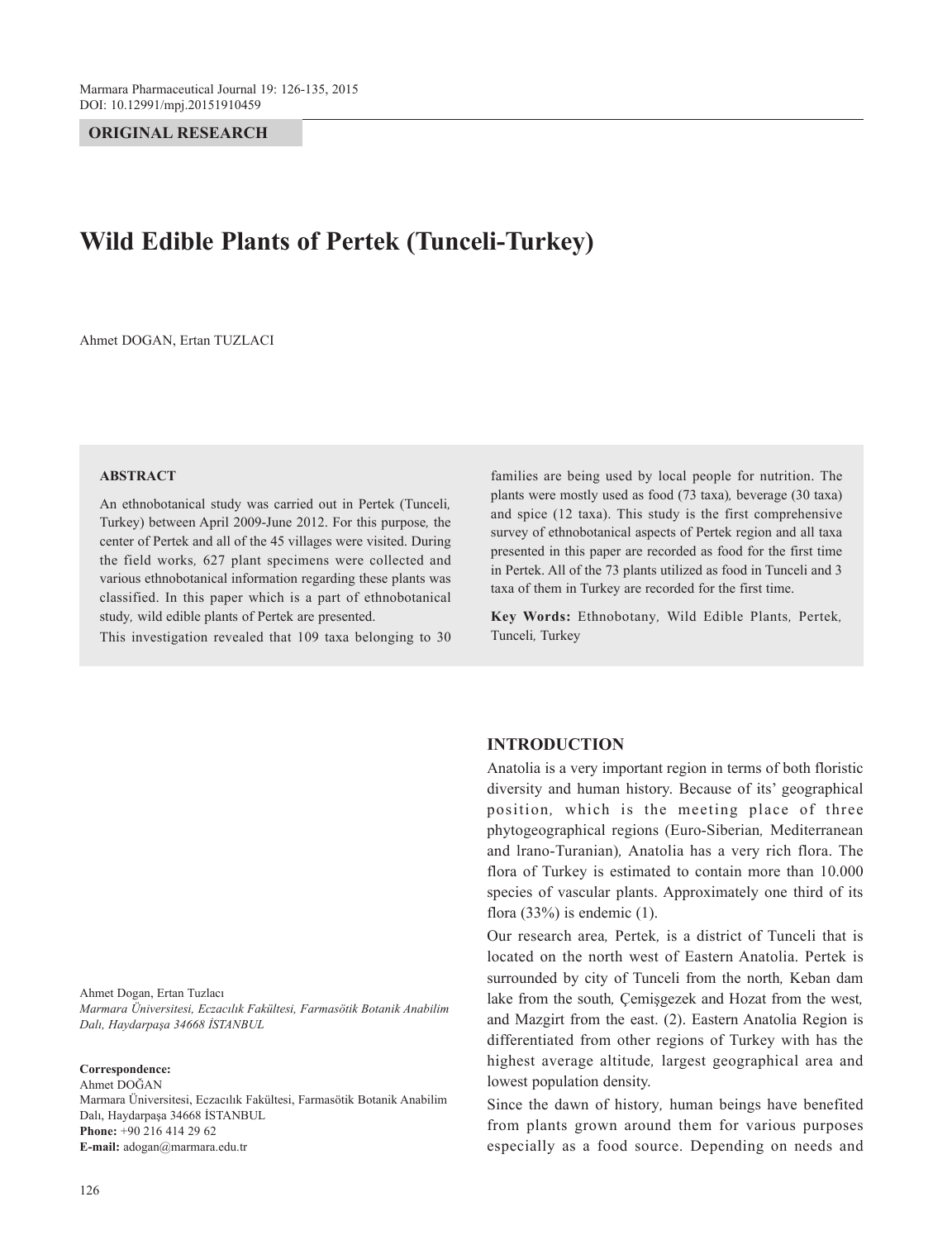observations, the importance of plants in human life has increased in course of time (3*,* 4). For example*,* Shanidar Cave*,* excavated between 1952-1957 by Ralph Solecki and his colleagues; is located in the Zagros Mountains of northwestern Iraq and is very close the Anatolia and Mesopotamia. They reported crucial evidence about the interaction between plants and Neanderthals. They had used various plants which were available in their local environment as food sources. Some of the plants were typical of recent modern human diets; including date palms*,* legumes*,* and grass seeds*,* whereas others are known to be edible but are not heavily used nowadays (5).

The intake of edible wild plants as a way to pursue healthy lifestyles, has recently attracted the attention of many potential consumers*,* who try to find higher levels of bioactive compounds in such species rather than in farmed produces (6). The strong connection between nutrition and health is increasingly recognized that subject is frequently referred in popular magazines as well as in prestigious scientific journals (7).

The goal of this study is to reveal the wild food plants of Pertek (Tunceli)*,* which is situated in historical and floristically rich part of eastern Anatolia*,* and to examine ethnobotanical culture related to these plants. Such endeavor will provide scientific record of local usage of wild food plants.

## **MATERIAL AND METHODS**

The materials of this study are the plant specimens which were collected during the field works that had been done between April 2009-June 2012 in the research area. The plant specimens of this study are being kept in the Herbarium of the Faculty of Pharmacy*,* Marmara University (MARE).

Information on the plants was provided from the local people in Pertek and in its villages.

For the identification of the plants*,* "Flora of Turkey and the East Aegean Islands" (8*,* 9*,* 10) and our herbarium (MARE) were mainly used.

#### **Table 1.**

| Scientific name<br>Family<br>Specimen number                                                           | <b>Local names</b>                     | <b>Used parts</b>                                                                | <b>Uses</b>                                                                            |
|--------------------------------------------------------------------------------------------------------|----------------------------------------|----------------------------------------------------------------------------------|----------------------------------------------------------------------------------------|
| Acanthus dioscoridis L. var. dioscoridis<br>Acanthaceae<br>MARE 12447, MARE 13893                      | Ayıkulağı                              | Corolla                                                                          | As tea                                                                                 |
| Achillea wilhelmsii C. Koch<br>Compositae<br>MARE12692.                                                | Civanperçemi                           | Capitulum                                                                        | As tea                                                                                 |
| Allium cardiostemon Fisch. et Mey.<br>Liliaceae<br>MARE12439, MARE 13887.                              | Dağ sarmısağı, Sirik                   | Young aerial part<br>Young aerial part                                           | Eaten fresh<br>Cooked with vegetables                                                  |
| Allium macrochaetum Boiss. et Hausskn. subsp.<br>tuncelianum Kollmann<br>Liliaceae<br><b>MARE13851</b> | Dağ sarımsağı, Sirik,<br><b>Sirmok</b> | Young aerial part<br>Young aerial part<br>Young aerial part<br>Young aerial part | Appetizer<br>Used in Börek (a special pastry)<br>As spice<br>Eaten fresh.              |
| Amaranthus albus L.<br>Amaranthaceae<br><b>MARE 13424</b>                                              | Süpürge otu                            | Young shoot                                                                      | Cooked as meal                                                                         |
| Amaranthus retroflexus L.<br>Amaranthaceae<br>MARE 12522, MARE 13389                                   | Kırmızı pancar, Sılmık                 | Young shoot<br>Young shoot<br>Young shoot                                        | Cooked with vegetables<br>Cooked as meal with egg<br>Used in Börek (a special pastry). |
| Anacamptis pyramidalis (L) L. C. M. Richard<br>Orchidaceae<br><b>MARE13940</b>                         | Sahlep, Salep çiçeği                   | Tuber (Powder)                                                                   | As salep (Mixed with milk)                                                             |
| Anchusa azurea Miller var. azurea<br>Boraginaceae<br>MARE 12641. MARE 12699                            | Guriz, Güriz, Gürz                     | Young aerial part<br>Nectar                                                      | Cooked as meal<br>Sucked                                                               |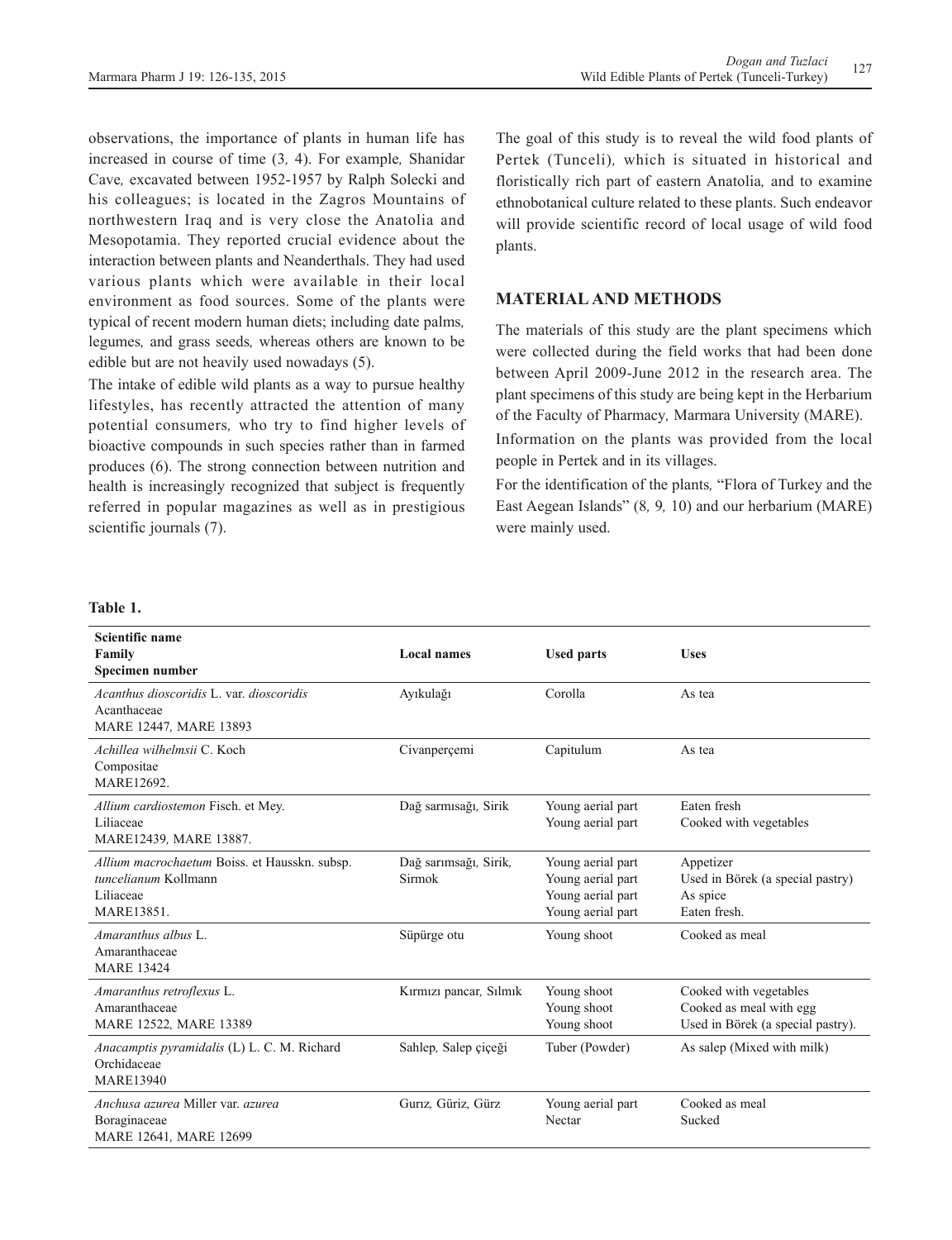| Scientific name<br>Family<br>Specimen number                                                                 | <b>Local names</b>             | <b>Used parts</b>       | <b>Uses</b>                                               |
|--------------------------------------------------------------------------------------------------------------|--------------------------------|-------------------------|-----------------------------------------------------------|
| Anthemis tinctoria L. var. tinctoria<br>Compositae<br>MARE12561, MARE 13874.                                 | Papatya, Sarı papatya          | Capitulum               | As tea                                                    |
| Bellevalia gracilis Feinbrun<br>Liliaceae<br>MARE12600.                                                      | Öküz soğanı                    | Leaf                    | Cooked as soup                                            |
| Berberis crataegina DC.<br>Berberidaceae<br>MARE 12456, MARE 12645                                           | Karamuk, Karamık               | Fruit<br>Fruit<br>Fruit | As molasses<br>As jam.<br>Eaten fresh                     |
| Campanula glomerata L. subsp. hispida (Witasek)<br>Hayek<br>Campanulaceae<br><b>MARE13885</b>                | Çan çiçeği                     | Young aerial part       | Cooked as meal                                            |
| Campanula involucrata Aucher ex A.DC.<br>Campanulaceae<br>MARE12647, MARE 12654.                             | Çan çiçeği                     | Root                    | Eaten fresh after peeling                                 |
| Carduus nutans L. subsp. leiophyllus (Petr.) Stoj. et<br>Stef.<br>Compositae<br>MARE12490, MARE 13888.       | Eşek dikeni, Kangal            | Young stem              | Eaten fresh after peeling                                 |
| Carduus pycnocephalus L. subsp. albidus (Bieb.)<br>Kazmi<br>Compositae<br>MARE12638.                         | Eşek dikeni, Kangal            | Young stem              | Eaten fresh after peeling                                 |
| Celtis tournefortii Lam.<br>Ulmaceae<br>MARE13540.                                                           | Derdoğan                       | Fruit                   | Eaten fresh                                               |
| Centaurea depressa Bieb.<br>Compositae<br>MARE12553, MARE 12649, MARE 13865.                                 | Peygamber çiçeği               | Capitulum               | As tea                                                    |
| Cerasus microcarpa (C. A. Meyer) Boiss. subsp.<br>tortuosa<br>Rosaceae<br>MARE12459, MARE 12643, MARE 13932. | Zerdali                        | Fruit                   | Eaten fresh                                               |
| Cerinthe minor L. subsp. auriculata (Ten.) Domac<br>Boraginaceae<br><b>MARE 13414</b>                        | Akrepkuyruğu                   | Young leaf              | Cooked as meal                                            |
| Chaerophyllum bulbosum L.<br>Umbelliferae<br>MARE12440.                                                      | Homik                          | Young stem              | Eaten fresh after peeling                                 |
| Chenopodium album L. subsp. album var. album<br>Chenopodiaceae<br>MARE13370.                                 | Silmik                         | Young aerial part       | Used in Börek (a special pastry).<br>(local name: Patila) |
| Chondrilla juncea L. var. acantholepis (Boiss.) Boiss.<br>Compositae<br>MARE13449.                           | Sakız otu                      | Young aerial part       | Used in Börek (a special pastry).<br>(local name: Patila) |
| Cicer bijugum Rech. fil.<br>Leguminosae<br>MARE12453, MARE 12591.                                            | Yabani nohut                   | Seed                    | Eaten fresh                                               |
| Cichorium intybus L.<br>Compositae<br>MARE13448.                                                             | Acı ot, Keklik otu,<br>Talışk. | Young leaf              | Cooked as meal with egg                                   |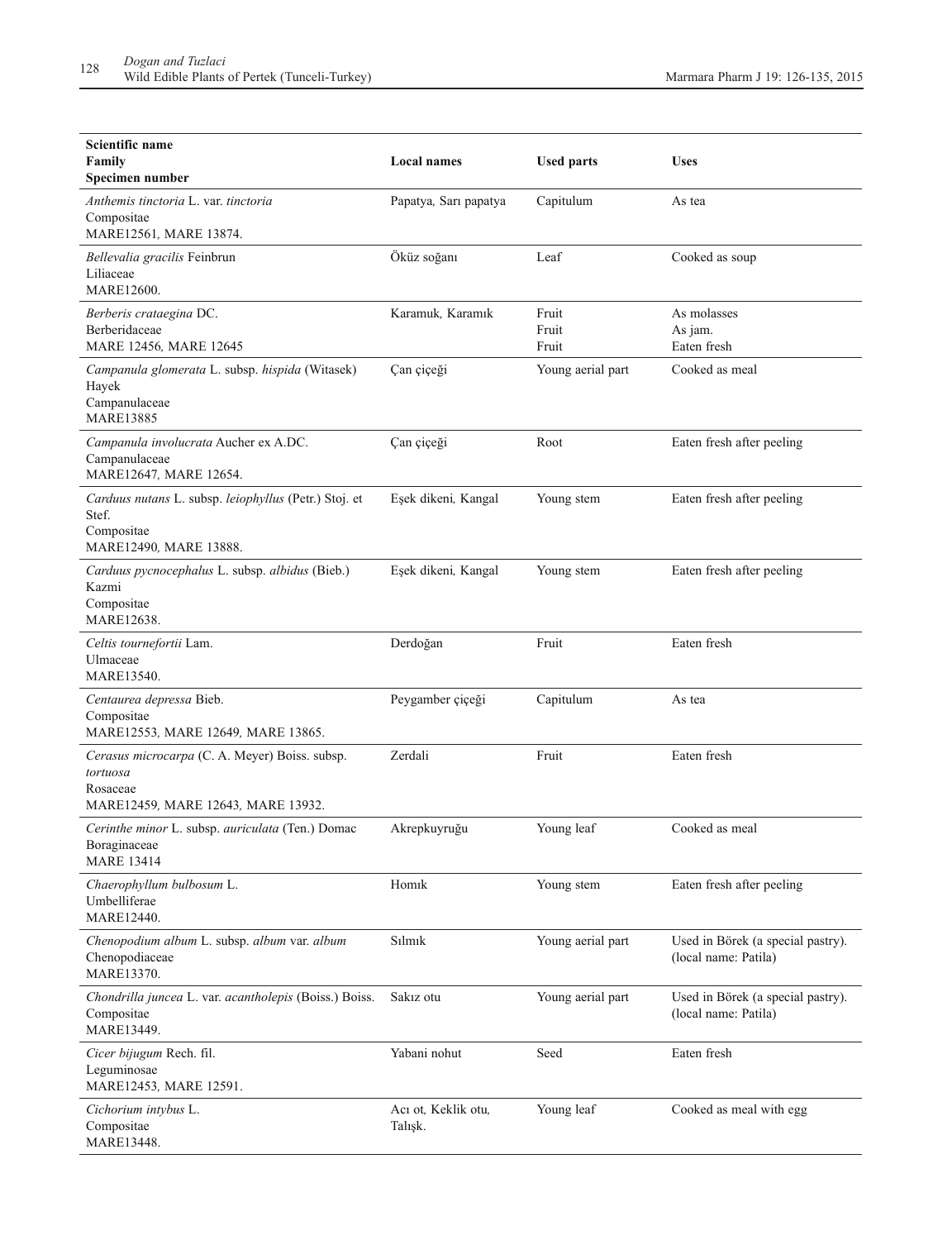| Scientific name<br>Family<br>Specimen number                                                                   | <b>Local names</b>   | <b>Used parts</b>        | Uses                                      |
|----------------------------------------------------------------------------------------------------------------|----------------------|--------------------------|-------------------------------------------|
| Cirsium arvense (L.) Scop. subsp. vestitum (Wimmer<br>et Grab.) Petrak<br>Compositae<br>MARE13527, MARE 13910. | Kelendor             | Young stem               | Eaten fresh after peeling                 |
| Crataegus meyeri Pojark.<br>Rosaceae<br>MARE12642.                                                             | Alıç, Aluç, Rıhok    | Fruit                    | Eaten fresh                               |
| Crataegus monogyna Jacq. subsp. monogyna<br>Rosaceae<br>MARE12426.                                             | Alıç, Aluç, Güjok    | Fruit                    | Eaten fresh                               |
| Crataegus pseudoheterophylla Pojark.<br>Rosaceae<br>MARE13503, MARE 13539.                                     | Alıç, Aluç           | Fruit                    | Eaten fresh                               |
| Crocus biflorus Miller subsp. tauri (Maw) Mathew<br>Iridaceae<br>MARE13536.                                    | Çiğdem, Pivık        | Corm                     | Eaten fresh after peeling                 |
| Cruciata taurica (Pallas ex Willd.) Ehrend.<br>Rubiaceae<br>MARE12713.                                         | Peynirmayası         | Fruit                    | As rennet.                                |
| Dactylorhiza iberica (Bieb. Ex Willd.) Soo<br>Orchidaceae<br>MARE13886, MARE 13957, MARE 13963.                | Sahlep, Salep çiçeği | Tuber (powder)           | As salep (Mixed with milk)                |
| Dactylorhiza osmanica (Kl.) Soo var. osmanica<br>Orchidaceae<br>MARE13877.                                     | Sahlep, Salep çiçeği | Tuber (powder)           | As salep (Mixed with milk).               |
| Echinops orientalis Trautv.<br>Compositae<br>MARE13455.                                                        | Eşek kengeri         | Receptacle               | Eaten fresh.                              |
| Echinops pungens Trautv. var. pungens<br>Compositae<br>MARE12554.                                              | Eşek kengeri         | Receptacle<br>Young stem | Eaten fresh<br>Eaten fresh after peeling  |
| Echinops viscosus DC. subsp. bithynicus (Boiss.)<br>Rech. fil.<br>Compositae<br>MARE13492.                     | Eşek kengeri         | Receptacle               | Eaten fresh                               |
| Echium italicum L.<br>Boraginaceae<br>MARE 12512, MARE 13378                                                   | Sorik, Yakar ot      | Nectar                   | Sucked                                    |
| Eremurus spectabilis Bieb.<br>Liliaceae<br>MARE13842.                                                          | Gullık, Gulik        | Young leaf<br>Young leaf | Cooked as meal<br>Cooked with vegetables. |
| Eryngium campestre L. var. virens Link<br>Umbelliferae<br>MARE13450.                                           | Eşek kengeri         | Young stem               | Eaten fresh after peeling                 |
| Falcaria vulgaris Bernh.<br>Umbelliferae<br>MARE12463, MARE 12534, MARE 13387.                                 | Tizik                | Young aerial part        | Cooked as meal                            |
| Ficus carica L. subsp. rupestris (Hausskn.) Browicz.<br>Moraceae<br>MARE12721.                                 | Yabani incir         | Fruit                    | Eaten fresh                               |
| Geranium stepporum Davis<br>Geraniaceae<br>MARE12655, MARE 13827.                                              | Hillok, Hilok        | Tuber                    | Eaten fresh after peeling                 |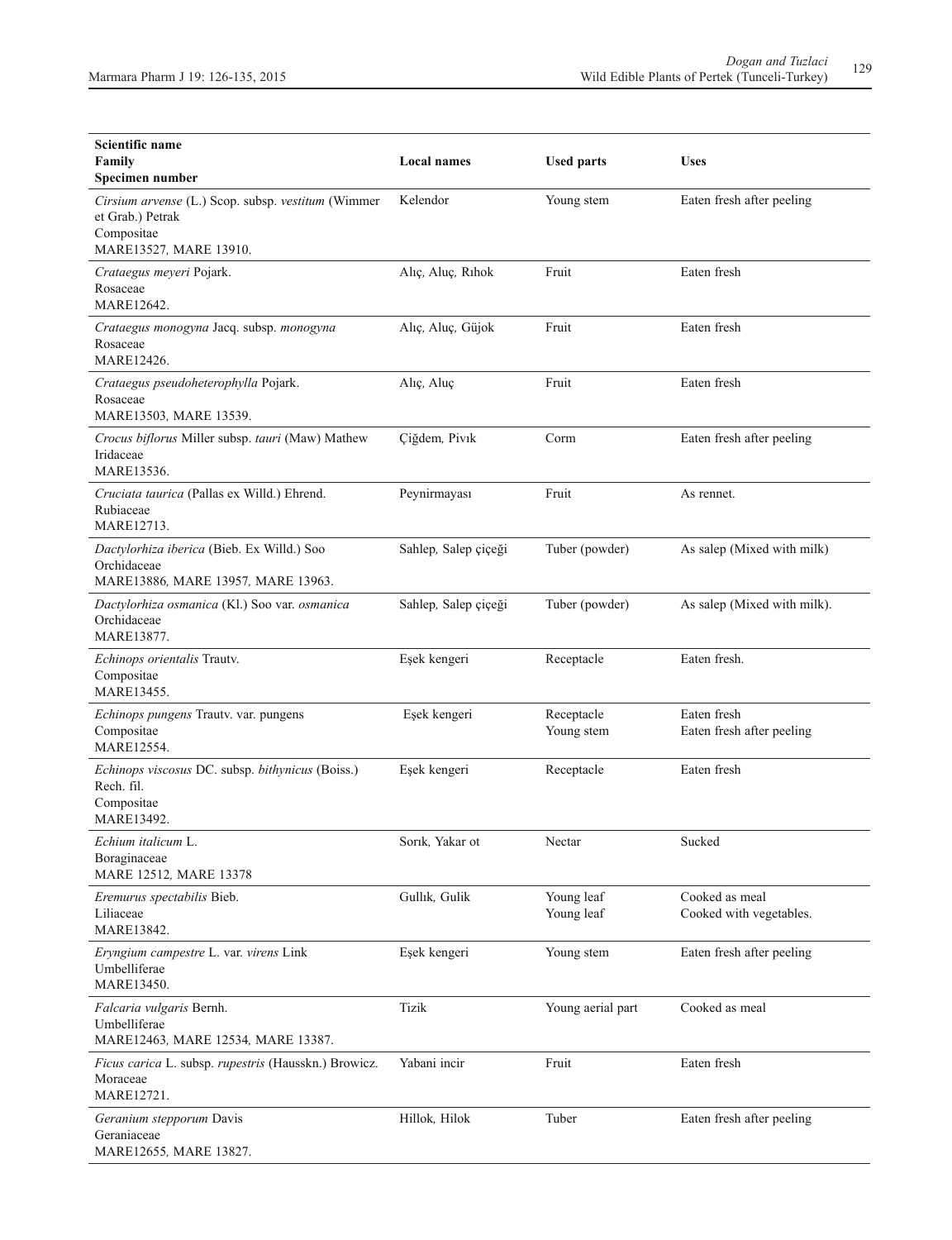| Scientific name<br>Family<br>Specimen number                                                                                                | <b>Local names</b>                  | <b>Used parts</b>               | <b>Uses</b>                                           |
|---------------------------------------------------------------------------------------------------------------------------------------------|-------------------------------------|---------------------------------|-------------------------------------------------------|
| Gladiolus illyricus W. Koch<br>Iridaceae<br><b>MARE13941</b>                                                                                | Yalancı lale                        | Tuber                           | Eaten fresh after peeling                             |
| Gundelia tournefortii L. var. armata Freyn et Sint.<br>Compositae<br>MARE12474, MARE 12667.                                                 | Acı kenger                          | Latex (From root)               | As gum                                                |
| Gundelia tournefortii L. var. tenuisecta Boiss.<br>Compositae<br>MARE12492.                                                                 | Kenger, Kereng                      | Young shoot                     | Eaten fresh after peeling                             |
| Gundelia tournefortii L. var. tournefortii<br>Compositae<br>MARE12636.                                                                      | Kenger, Kereng                      | Young shoot                     | Cooked as meal<br>Eaten as fresh                      |
| Helichrysum arenarium (L.) Moench subsp. aucheri<br>(Boiss.) Davis et Kupicha<br>Compositae<br>MARE12693, MARE 13883.                       | Altın otu, Güneş otu,<br>Sarı çiçek | Capitulum                       | As tea                                                |
| Helichrysum plicatum DC. subsp. polyphyllum<br>(Ledeb.) Davis et Kupicha<br>Compositae<br>MARE12464, MARE 12650, MARE 12691, MARE<br>13872. | Altın otu, Güneş otu,<br>Sarı çiçek | Capitulum                       | As tea                                                |
| Juglans regia L.<br>Juglandaceae<br>MARE13452.                                                                                              | Ceviz, Güz                          | Seed                            | Eaten fresh                                           |
| Juniperus oxycedrus L. subsp. oxycedrus<br>Cupressaceae<br>MARE 12700, MARE 13491.                                                          |                                     | Cone                            | Eaten fresh                                           |
| Lathyrus cicera L.<br>Leguminosae<br>MARE12682.                                                                                             | Çolık, Yalancı fasulye              | Seed                            | Eaten as fresh                                        |
| Leontodon crispus Vill. subsp. asper (Waldst. et Kit.)<br>Rohl. var. setulosus (Hal.) Kupicha<br>Compositae<br>MARE12706.                   | İt yemliği                          | Young shoot                     | Cooked as meal                                        |
| Malus sylvestris Miller subsp. orientalis (A.<br>Uglitzkich) Browicz var. orientalis<br>Rosaceae<br>MARE12657.                              | Sev, Yabani elma                    | Fruit (dried)                   | As tea                                                |
| Malva neglecta Wallr.<br>Malvaceae<br>MARE12538, MARE 12571, MARE 13403.                                                                    | Ebe gümeci, Ebem<br>gümeci, Tolık   | Young leaf                      | Cooked as meal                                        |
| Marrubium astracanicum Jacq. subsp. astracanicum<br>Labiatae<br>MARE12594.                                                                  | Dağ çayı                            | Aerial part                     | As tea                                                |
| Mentha longifolia (L.) Hudson subsp. typhoides<br>(Briq.) Harley<br>Labiatae<br>MARE12428, MARE 13376, MARE 13475, MARE<br>13529.           | Punk                                | Aerial part<br>Leaf             | As tea<br>As spice                                    |
| Morus alba L.<br>Moraceae<br>MARE13405, MARE 13494.                                                                                         | Dut, Tu                             | Fruit<br>Fruit<br>Fruit (dried) | Eaten fresh<br>As molasses<br>Cooked as meal with egg |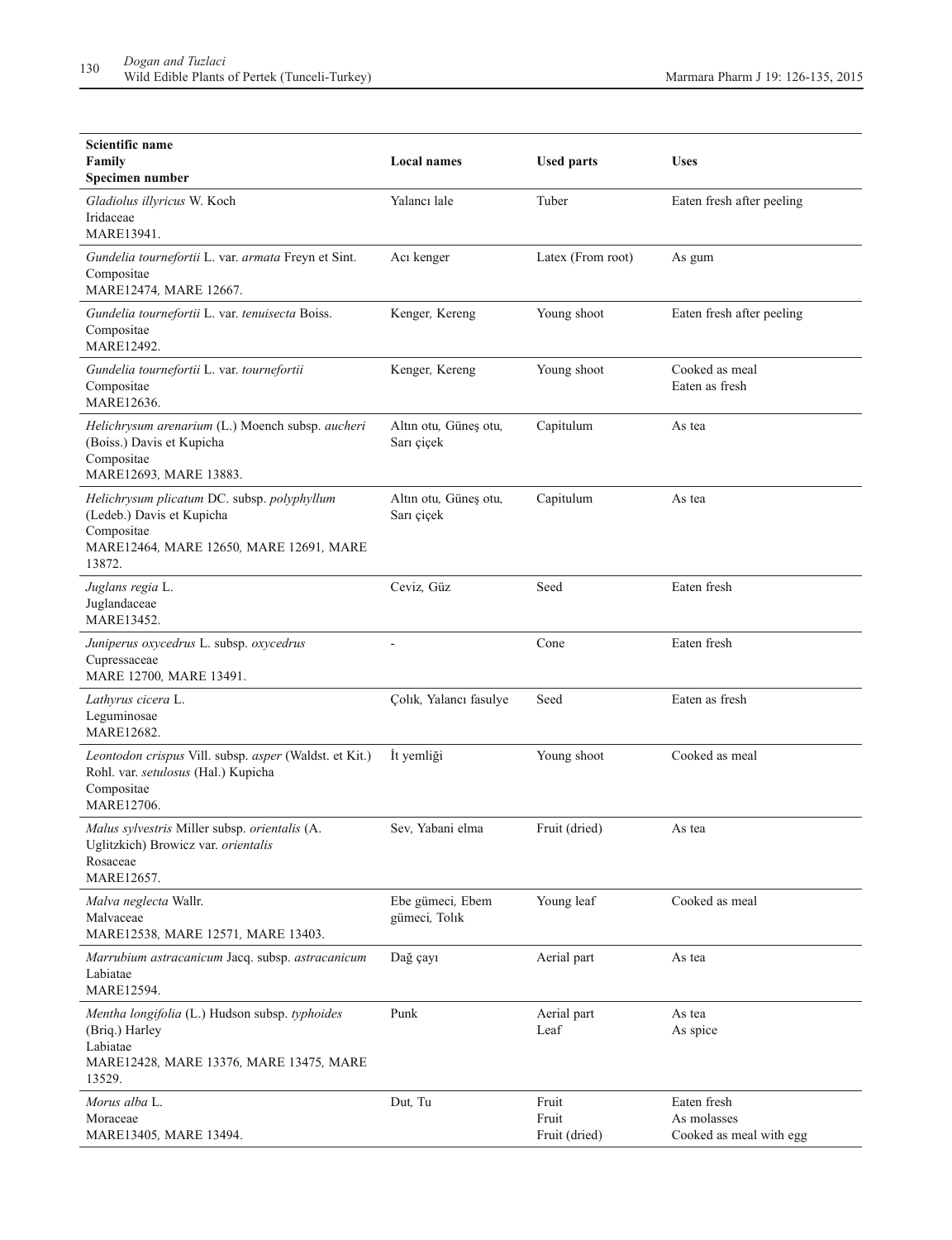| Scientific name<br>Family<br>Specimen number                                                                        | <b>Local names</b>                   | <b>Used parts</b>           | <b>Uses</b>                |
|---------------------------------------------------------------------------------------------------------------------|--------------------------------------|-----------------------------|----------------------------|
| Nepeta italica L.<br>Labiatae<br>MARE12626.                                                                         | Nezle otu                            | Leaf<br>Leaf                | As spice<br>As tea         |
| Nepeta nuda L. subsp. albiflora (Boiss.) Gams<br>Labiatae<br>MARE13922.                                             | Arı kekiği                           | Leaf                        | As tea                     |
| Nepeta trachonitica Post<br>Labiatae<br>MARE12476.                                                                  | Dağ çayı                             | Aerial part                 | As tea                     |
| Onosma argentatum Hub.-Mor.<br>Boraginaceae<br><b>MARE13845</b>                                                     | Emzik                                | Nectar                      | Sucked                     |
| Onosma giganteum Lam.<br>Boraginaceae<br>MARE12541, MARE 12478                                                      | Havaciva                             | Nectar                      | Sucked                     |
| Orchis coriophora L.<br>Orchidaceae<br>MARE12565, MARE 12584.                                                       | Sahlep, Salep çiçeği                 | Tuber (powder)              | As salep (Mixed with milk) |
| Orchis palustris Jacq.<br>Orchidaceae<br>MARE12599.                                                                 | Sahlep, Salep çiçeği                 | Tuber (powder)              | As salep (Mixed with milk) |
| Orchis punctulata Steven Ex Lindley<br>Orchidaceae<br>MARE13867.                                                    | Sahlep, Salep çiçeği,<br>Sümbül      | Tuber (powder)              | As salep (Mixed with milk) |
| Origanum acutidens (Hand.-Mazz.) Ietswart<br>Labiatae<br>MARE12423, MARE 13486, MARE 13864.                         | Dağ kekiği, Zemul                    | Young aerial part           | As spice                   |
| Origanum vulgare L. subsp. gracile (C. Koch)<br>Ietswaart<br>Labiatae<br>MARE12611, MARE 13441, MARE 13897.         | Kekik, Kuş zemulu                    | Young aerial part<br>Flower | As spice<br>As tea         |
| Ornithogalum oligophyllum E. D. Clarke<br>Liliaceae<br>MARE13836.                                                   | İt otu                               | Young leaf                  | Cooked as meal             |
| Paeonia mascula (L.) Miller subsp. arietina (Anders.)<br>Cullen et Heywood<br>Paeoniaceae<br>MARE12500, MARE 13914. | Ayı gülü, Gulorç, Gül<br>horc        | Young leaf                  | Cooked as meal with egg    |
| Papaver pseudo-orientale (Fedde) Medw.<br>Papaveraceae<br>MARE13944.                                                | Gelincik, Yabani haşhaş              | Young fruit                 | Eaten fresh                |
| Pistacia eurycarpa Yalt.<br>Anacardiaceae<br>MARE 12429, MARE 12625                                                 | Buttum, Çedene,<br>Menengeç, Kizvan  | Fruit (dried)<br>Fruit      | As tea<br>Eaten fresh      |
| Polygonum cognatum Meissn.<br>Polygonaceae<br>MARE12504, MARE 12580, MARE 13493.                                    | Gaye bederan, Harman<br>otu, Madımak | Young aerial part           | Cooked as meal             |
| Portulaca oleracea L.<br>Portulacaceae<br>MARE12521, MARE 13393.                                                    | Pirpirim, Semiz otu                  | Young aerial part           | Cooked as meal             |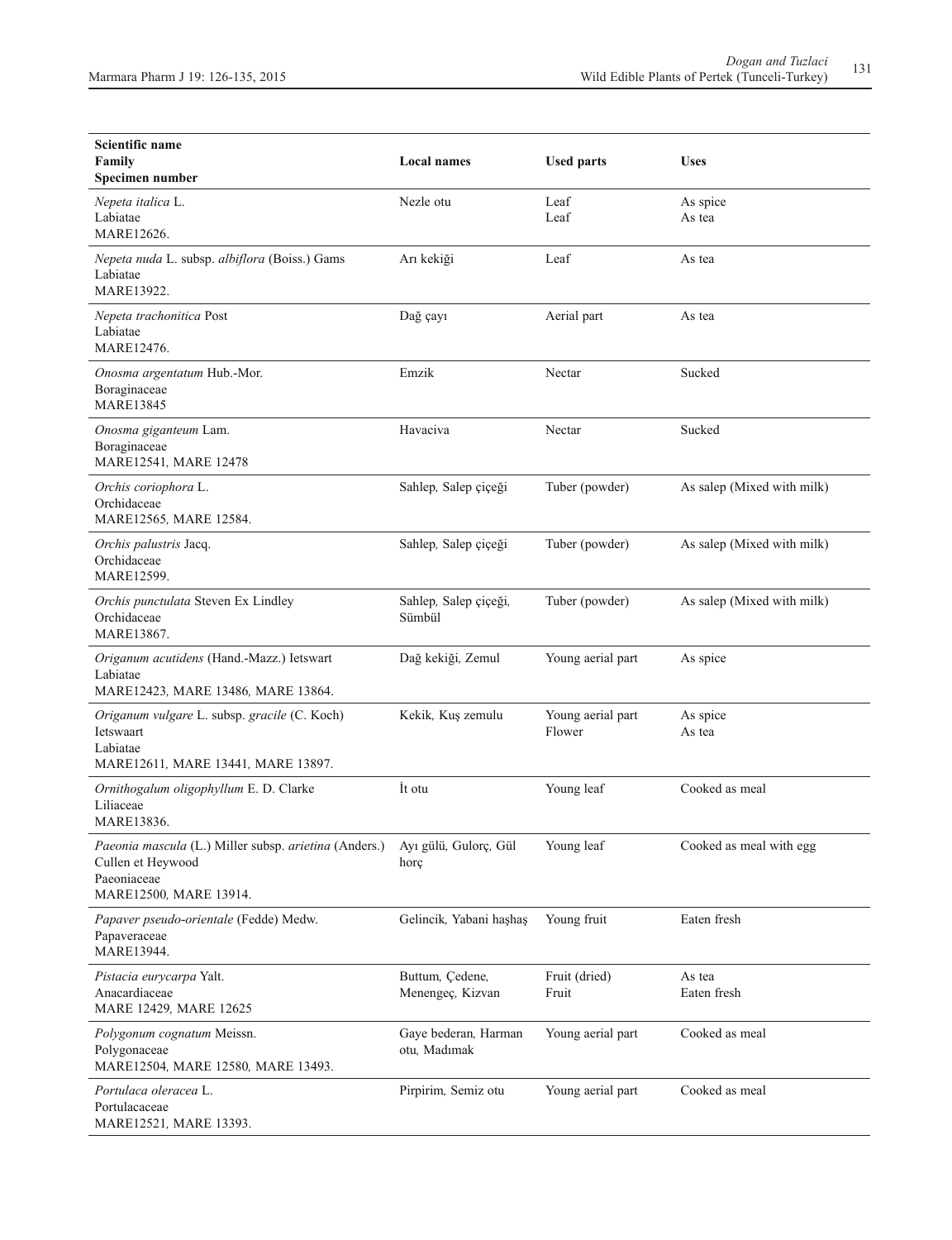| Scientific name<br>Family<br>Specimen number                                                                                 | <b>Local names</b>       | <b>Used parts</b>   | <b>Uses</b>               |
|------------------------------------------------------------------------------------------------------------------------------|--------------------------|---------------------|---------------------------|
| Prangos ferulacea (L.) Lindl.<br>Umbelliferae<br>MARE12473, MARE 13935.                                                      | Çağşır, Çahşir           | Young stem          | Eaten fresh after peeling |
| Prangos pabularia Lindl.<br>Umbelliferae<br>MARE12546.                                                                       | Çağşır, Çahşir           | Young aerial part   | Cooked as meal            |
| Prunus divaricata Ledeb. subsp. divaricata<br>Rosaceae<br>MARE12437.                                                         | Erik, Yabani erik        | Fruit<br>Fruit      | Eaten fresh<br>compote    |
| Prunus divaricata Ledeb. subsp. ursina (Kotschy)<br><b>Browicz</b><br>Rosaceae<br>MARE13931.                                 | Erik                     | Fruit<br>Fruit      | Eaten fresh<br>compote    |
| Pyrus syriaca Boiss. var. syriaca Boiss.<br>Rosaceae<br>MARE13947.                                                           | Adi armut, Şekok         | Fruit               | Eaten fresh               |
| Quercus brantii Lindley<br>Fagaceae<br>MARE13466.                                                                            | Meșe, Palamut            | Fruit               | Roasted                   |
| Quercus infectoria Oliver subsp. boissieri (Reuter) O.<br>Schwarz<br>Fagaceae<br>MARE12698, 13379, MARE 13482, 13509, 13535. | Mese                     | Fruit               | Roasted                   |
| Quercus libani Oliver<br>Fagaceae<br>MARE13415, MARE 13481.                                                                  | Meșe                     | Fruit               | Roasted                   |
| Rheum ribes L.<br>Polygonaceae<br><b>MARE13419</b>                                                                           | Işkın, Rives             | Fruit               | Eaten fresh after peeling |
| Rosa canina L.<br>Rosaceae<br>MARE12520, MARE 13406, MARE 13541.                                                             | Kuşburnu, Şilan          | Fruit               | As tea<br>As molasses     |
| Rubus sanctus Schreber<br>Rosaceae<br>MARE13438.                                                                             | Böğürtlen, Tırık, Tırrık | Fruit<br>Fruit      | Eaten fresh<br>As jam     |
| Rumex acetosella L.<br>Polygonaceae<br>MARE12633.                                                                            | Kuzukulağı, Tırşok       | Young stem and leaf | Eaten fresh               |
| Rumex patientia L.<br>Polygonaceae<br>MARE12514, MARE 12515, MARE 13923.                                                     | Kuzukulağı               | Fruit               | As tea                    |
| Rumex scutatus L.<br>Polygonaceae<br>MARE12711, MARE 13906.                                                                  | Kuzukulağı, Tırşok       | Young aerial part   | Eaten fresh               |
| Salvia bracteata Banks et Sol.<br>Labiatae<br>MARE12486.                                                                     | Ada çayı                 | Young aerial part   | As tea                    |
| Salvia multicaulis Vahl<br>Labiatae<br>MARE12493, MARE 12568, 12607, MARE 12672.                                             | Dağ çayı, Süt otu        | Young aerial part   | As tea                    |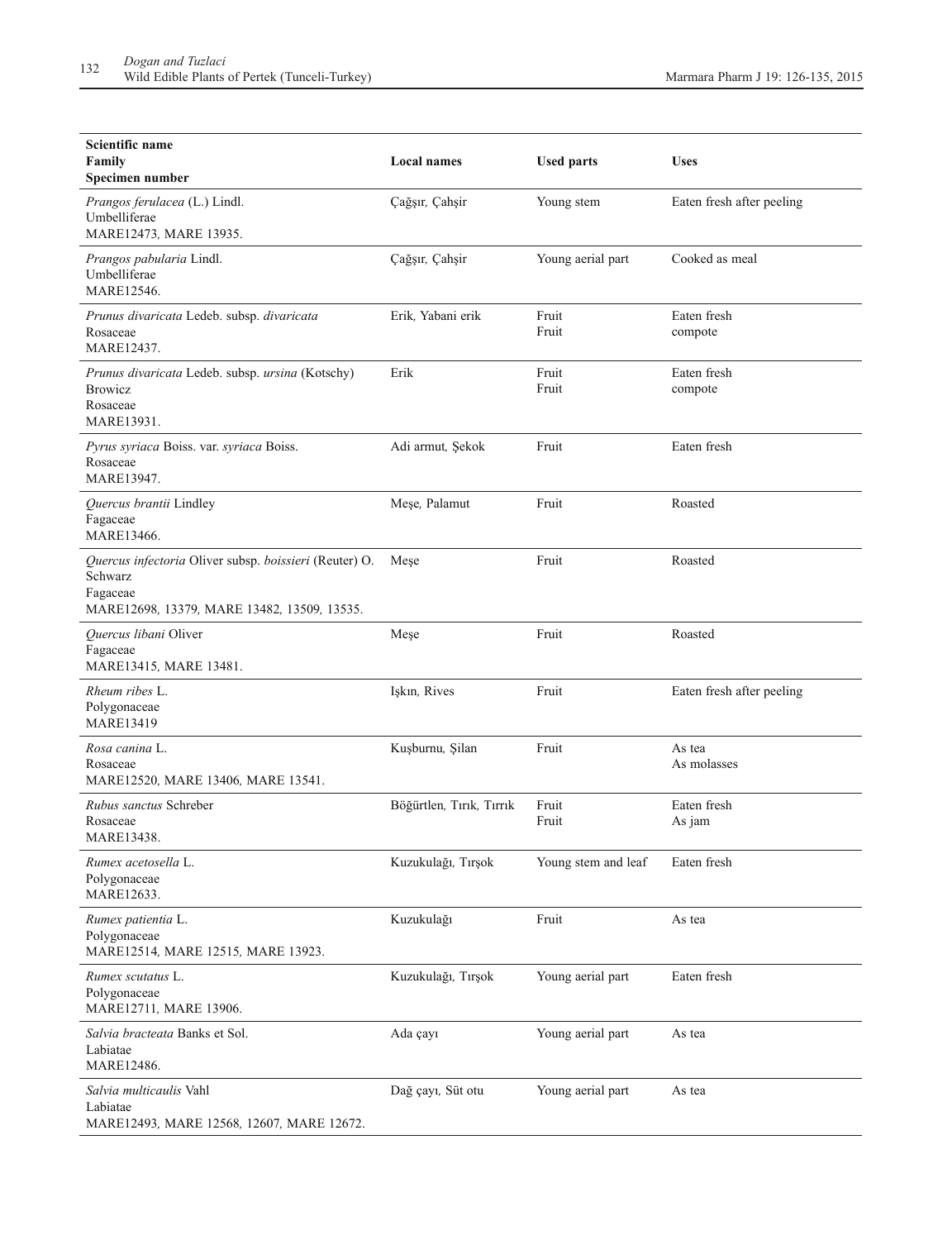| Scientific name<br>Family<br>Specimen number                                                             | <b>Local names</b>       | <b>Used parts</b> | <b>Uses</b>             |
|----------------------------------------------------------------------------------------------------------|--------------------------|-------------------|-------------------------|
| Salvia sclarea L.<br>Labiatae<br><b>MARE12430.</b>                                                       | Dağ çayı                 | Leaf              | As tea                  |
| Salvia suffruticosa Montbret et Aucher ex Bentham<br>Labiatae<br>MARE12602, MARE 12610.                  | Çay otu                  | Aerial part       | As tea                  |
| Salvia tomentosa Miller<br>Labiatae<br>MARE13538, MARE 13847.                                            | Ateş otu                 | Aerial part       | As tea                  |
| Salvia verticillata L. subsp. amasiaca (Freyn et<br>Bornm.) Bornm.<br>Labiatae<br>MARE13435, MARE 13892. | Karabaş                  | Aerial part       | As tea                  |
| Satureja hortensis L.<br>Labiatae<br>MARE12455, MARE 13397, MARE 13514.                                  | Anıh, Anık, Dağ kekiği   | Leaf and flower   | As spice                |
| Scorzonera mollis Bieb. subsp. mollis<br>Compositae<br>MARE12681.                                        | Spling, Yemlik           | Young plant       | Eaten fresh (with salt) |
| Sedum sempervivoides Bieb.<br>Crassulaceae<br>MARE12659, MARE 13844.                                     | Ömür çiçeği              | Leaf              | Eaten fresh             |
| Silene compacta Fischer<br>Campanulaceae<br>MARE12707, MARE 13956.                                       | Givişk                   | Young leaf        | Cooked as meal          |
| Silene vulgaris (Moench) Garcke var. vulgaris<br>Campanulaceae<br>MARE12425, MARE 12518.                 | Cırvınık                 | Young leaf        | Cooked as meal          |
| Stachys lavandulifolia Vahl var. lavandulifolia<br>Labiatae<br>MARE12465, MARE 12596.                    | Ada çayı, Dağ çayı       | Aerial part       | As tea                  |
| Stachys spectabilis Choist ex DC.<br>Labiatae<br>MARE13525.                                              | Dağ çayı                 | Aerial part       | As tea.                 |
| Teucrium chamaedrys L. subsp. sinuatum (Čelak.)<br>Rech. fil.<br>Labiatae<br>MARE12433, MARE 13412.      | Dağ kekiği               | Leaf              | As spice                |
| Teucrium parviflorum Schreber<br>Labiatae<br>MARE12606.                                                  | Dağ kekiği               | Leaf              | As spice                |
| Thymus kotschyanus Boiss. et Hohen. var.<br>kotschyanus<br>Labiatae<br>MARE12557, MARE 13920.            | Kekik                    | Leaf              | As spice                |
| Tragopogon buphthalmoides (DC.) Boiss. var.<br>buphthalmoides<br>Compositae<br>MARE12466.                | Sipling, Sipling, Yemlik | Young plant       | Eaten fresh (with salt) |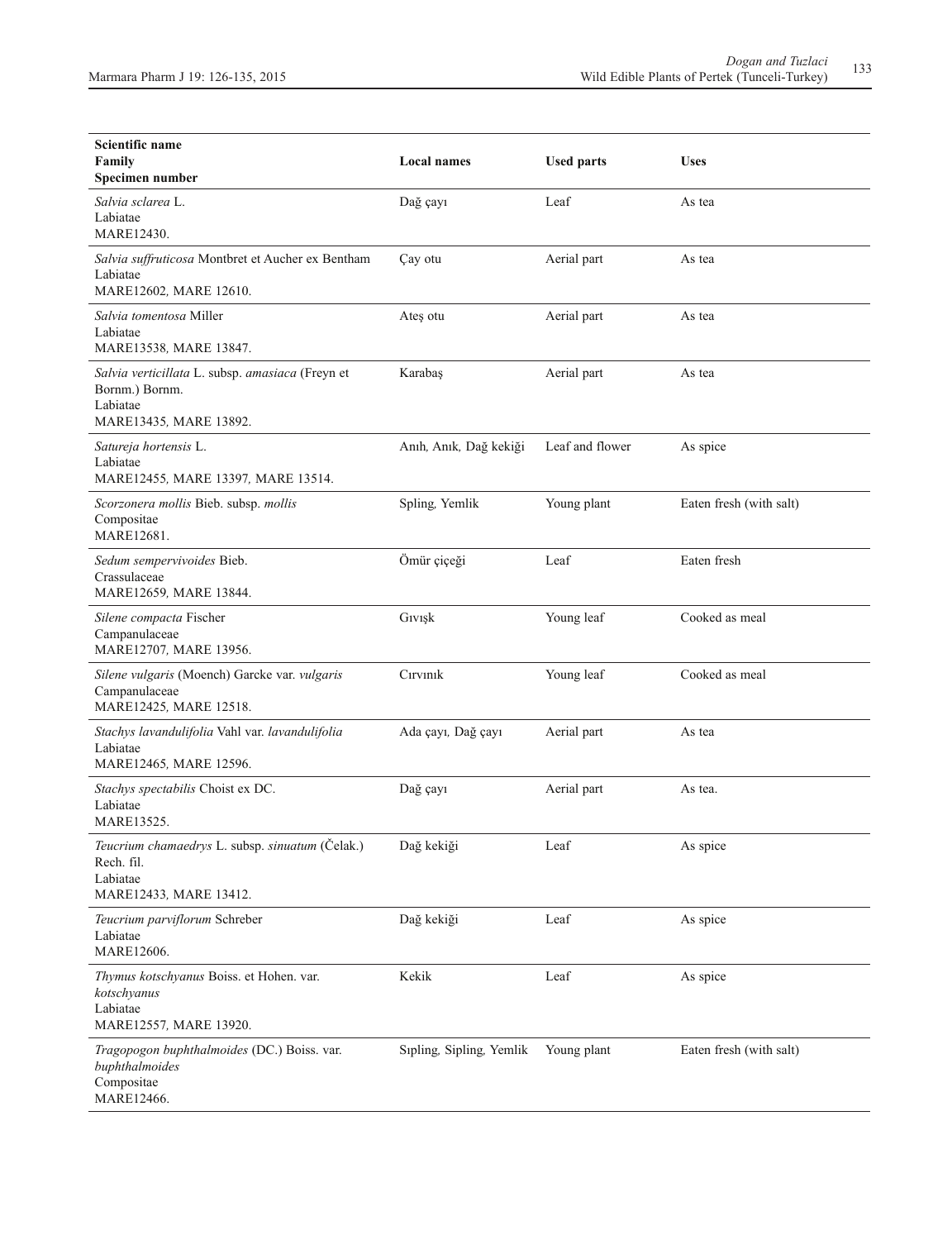| Scientific name<br>Family<br>Specimen number                                                                                         | <b>Local names</b>             | <b>Used parts</b>          | <b>Uses</b>                   |
|--------------------------------------------------------------------------------------------------------------------------------------|--------------------------------|----------------------------|-------------------------------|
| Tragopogon longirostis Bisch. ex Schultz Bip. var.<br>longirostis<br>Compositae<br>MARE12690, MARE 12697, MARE 12712, MARE<br>13859. | Sipling, Sipling, Yemlik       | Young plant                | Eaten fresh (with salt)       |
| Urtica dioica L.<br>Urticaceae<br>MARE13402, MARE 13853.                                                                             | Gezik, Isırgan, Isırgan<br>otu | Young aerial part          | Cooked as meal.               |
| Vitis sylvestiris Gmelin<br>Vitaceae<br>MARE13443, MARE 13505.                                                                       | Koruk, Tiri, Yabani<br>asma    | Fruit<br>Leaf              | Eaten fresh<br>Cooked as meal |
| Ziziphora capitata L.<br>Labiatae<br>MARE12578, MARE 12612, MARE 12627.                                                              | Kekik                          | Aerial part                | As spice                      |
| Ziziphora clinopodioides Lam.<br>Labiatae<br>MARE13407, MARE 12431.                                                                  | Anıh, Kekik                    | Aerial part<br>Aerial part | Appetizer<br>As spice         |
| Ziziphora tenuior L.<br>Labiatae<br>MARE12577.                                                                                       | Kekik                          | Aerial part<br>Aerial part | Appetizer<br>As spice         |

## **RESULTS AND DISCUSSION**

This investigation revealed that 109 taxa belonging to 30 families are being used by local people for nutritional purposes. The plants are mostly used as food (73 taxa)*,* beverage (30 taxa) and spice (12 taxa). This study is the first comprehensive survey of ethnobotanical aspects of Pertek region and the aims of use for all taxa are recorded in Pertek for the first time. All of the 73 plants utilized as food in Tunceli and 3 (*Bellevalia gracilis, Leontodon crispus* subsp. *asper* var. *setulosus, Onosma giganteum*) of them in Turkey are recorded for the first time (11).

The most frequently used families are Labiatae (20%)*,* Compositae (18%) and Rosaceae (9%) (Figure 1). The genera which is represented with the highest number of taxa among edible plants are: *Salvia, Rumex, Crataegus, Echinops, Gundelia, Nepeta, Orchis, Quercus* and *Ziziphora*

Local people in Pertek region harvest the wild plants by themselves and use them as food sources. However*,* some of the plants (*Eremurus spectabilis, Rheum ribes,* etc.)



**Percentages of Families** 

collected are also sold in the region. It was also detected in our interviews that tubers of Salep (*Orchis, Anacamptis, Dactylorhiza*) were collected and sold for extra income in previous years. Due to this over-harvesting, these plants have a risk of extinction in the region.